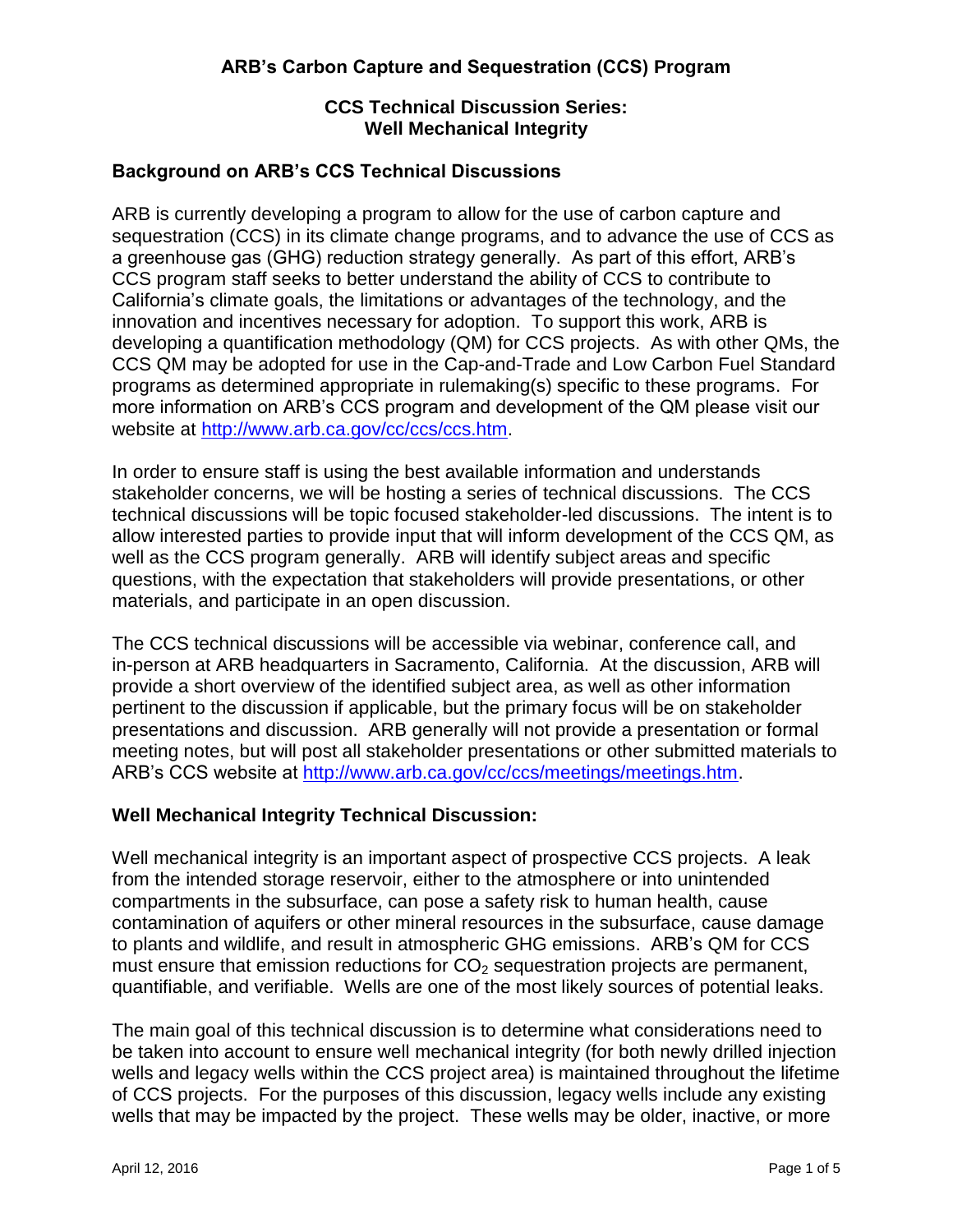## **ARB's Carbon Capture and Sequestration (CCS) Program**

recent, active wells that may serve as potential leak points from the storage reservoir to the surface or subsurface if they are not properly sealed. They may also be wells previously utilized for other projects (e.g., oil and gas extraction) that an operator may want to modify for use as a CCS injection well.

#### *Participating in the Well Mechanical Integrity Technical Discussion*

DATE: Thursday May 12, 2016 TIME: 9:30 a.m. to 3:00 p.m.

To attend in person:

LOCATION: Coastal Hearing Room ADDRESS: Cal/EPA Headquarters Building 1001 "I" Street Sacramento, California 95814

To participate by webinar: <https://attendee.gotowebinar.com/register/1489308664053159939>

To participate by teleconference: United States: +1 (631) 992-3221 Access Code: 490-131-889 Please note that this is a toll call.

#### *Presenting at the Well Mechanical Integrity Technical Discussion*

If you would like to present at the Well Mechanical Integrity Technical Discussion, please contact Ms. Sara King at (916) 323-1009 or **Sara.King@arb.ca.gov** by April 20, 2016. ARB is requesting that presentations be limited to 20 minutes. Depending on interest, ARB may adjust presentation length and will communicate this to presenters ahead of time.

If you require special accommodation for the scheduled meeting or need this document in an alternate format (e.g., Braille, large print) or another language, please contact Ms. Regina Cornish at (916) 327-1493, as soon as possible. TTY/TDD/Speech to Speech users may dial 711 for the California Relay Service.

If you have questions about the Well Mechanical Integrity Technical Discussion, please contact Ms. Sara King, Air Pollution Specialist, at (916) 323-1009 or [Sara.King@arb.ca.gov.](mailto:Sara.King@arb.ca.gov)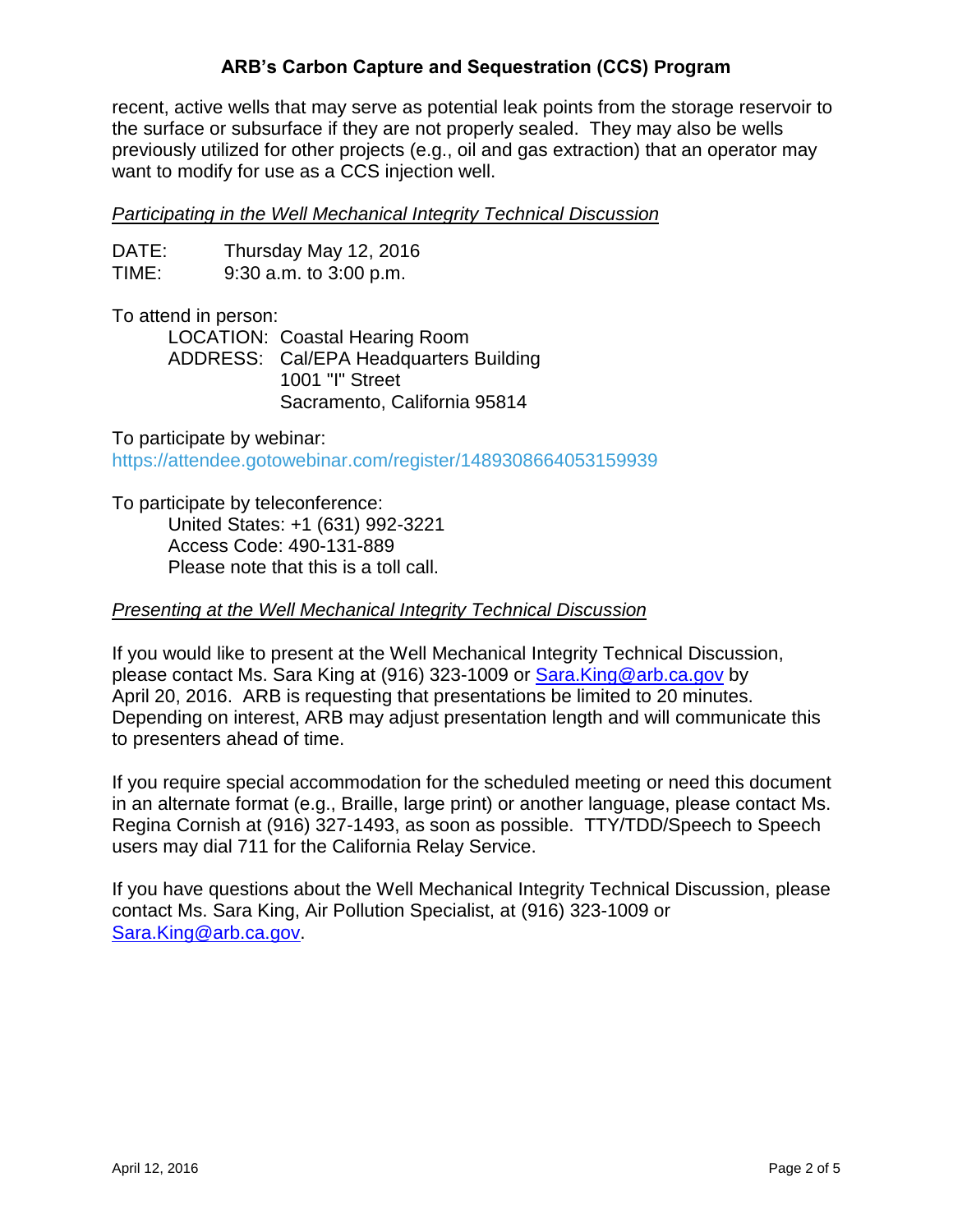## *Questions to Guide the Well Mechanical Integrity Technical Discussion*

The following section provides a list of questions that is intended to guide stakeholder presentations and the discussion generally. Please note that this list is not exhaustive either in topics or questions.

## **Area of review (i.e., the boundary of the project area to be reviewed)**

- 1. Current U.S. EPA Class VI permitting of CCS injection wells requires computational modeling that accounts for the physical and chemical properties of all phases of the injected  $CO<sub>2</sub>$  stream and that is based on specific site and reservoir parameters to determine the area of review (AOR). Are there any additional considerations beyond this requirement that should be considered to determine the AOR?
- 2. Class II well permitting allows the use of a  $\frac{1}{4}$  mile fixed radius from the injection well. Is this permitting option sufficient to ensure containment in the case of enhanced oil recovery operations? Why or why not?

### **Material use**

- 1. Are there recommendations on what materials or material requirement specifications should be used in well and well platform construction to prevent breaches in well mechanical integrity?
- 2. Are there recommendations on what specialty materials should be required for CCS injection (e.g., corrosion resistant materials)?
- 3. In what portions of the well would specialty materials be most crucial?

### **Well mechanical integrity testing prior to injection**

- 1. Current U.S. EPA permitting requires the following tests for both Class II and Class VI wells: resistivity, spontaneous potential logs, caliper logs, and a cement bond and temperature log after the casing is set. Wells with intermediate and long string casings also require electric porosity and gamma ray logs before the casing is set, and fracture finder logs and a cement bond, temperature, or density log after the casing is set. Are there recommendations on additional tests that should be performed during construction and/or immediately after well construction to demonstrate that mechanical integrity is sufficient prior to  $CO<sub>2</sub>$ injection?
- 2. What useful information does each suggested test provide?
- 3. What tools/devices are available to perform such tests?
- 4. What are the benefits and drawbacks of each tool type?

### **Monitoring and testing while injecting**

- 1. Are there recommendations on what monitoring and/or tests be performed while injecting to establish continued well mechanical integrity?
- 2. What useful information does each suggested test or monitoring method provide?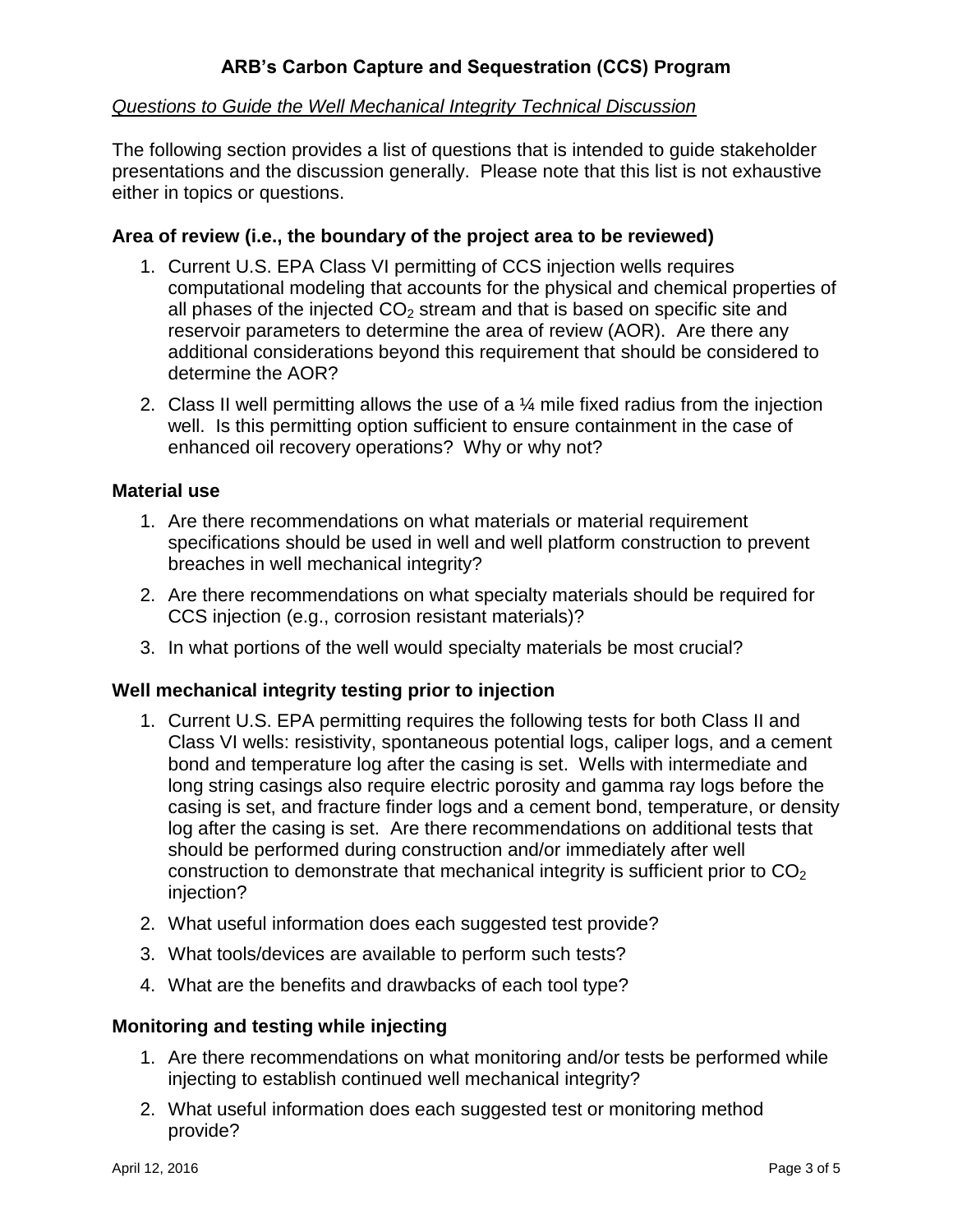# **ARB's Carbon Capture and Sequestration (CCS) Program**

- 3. Are there recommendations on how frequently this monitoring and testing be performed?
- 4. What tools are available to perform such an analysis?
- 5. What are the benefits and drawbacks of each tool type?

## **Plugging**

- 1. Are there recommendations on the methods used to plug the injection well(s) in order to prevent leaks that would be specific to  $CO<sub>2</sub>$  injection (e.g., to account for high pressure from higher volume injection or the corrosive nature of  $CO<sub>2</sub>$ ?
- 2. What should the plugging requirements be and why?

### **Post-injection monitoring and testing of the injection well or other wells in the area of review**

- 1. Are there recommendations on what monitoring and/or testing be performed after injection has ceased and the well is plugged?
- 2. What useful information does each suggested test or monitoring method provide?
- 3. Are there recommendations on how frequent this monitoring and testing be performed and for how long after injection ceases?
- 4. What tools are available to perform such an analysis?
- 5. What are the benefits and drawbacks of each tool type?

### **Potential factors for well mechanical integrity failure**

- 1. The two factors we anticipate will most influence well mechanical integrity failure in a CCS project are aging well infrastructure that can lead to breaches in the materials, and the corrosive nature of  $CO<sub>2</sub>$  when combined with water. Are there any other potential factors that may lead to well mechanical integrity failure in injection wells?
- 2. Which factors are most important or have the highest risk?
- 3. What sorts of mitigation measures should be required when risks are identified?
- 4. Where and when is failure likely to happen?
- 5. Why would a failure happen?

#### **Leak response**

- 1. If a leak is discovered in an injection or legacy well, what are the possible solutions? What methods can and should be used to quantify the leak?
- 2. What are the pros and cons associated with each solution?
- 3. With respect to well mechanical integrity, what kind of information should a leak response plan include? Emergency response plans will be discussed more broadly at a later date.